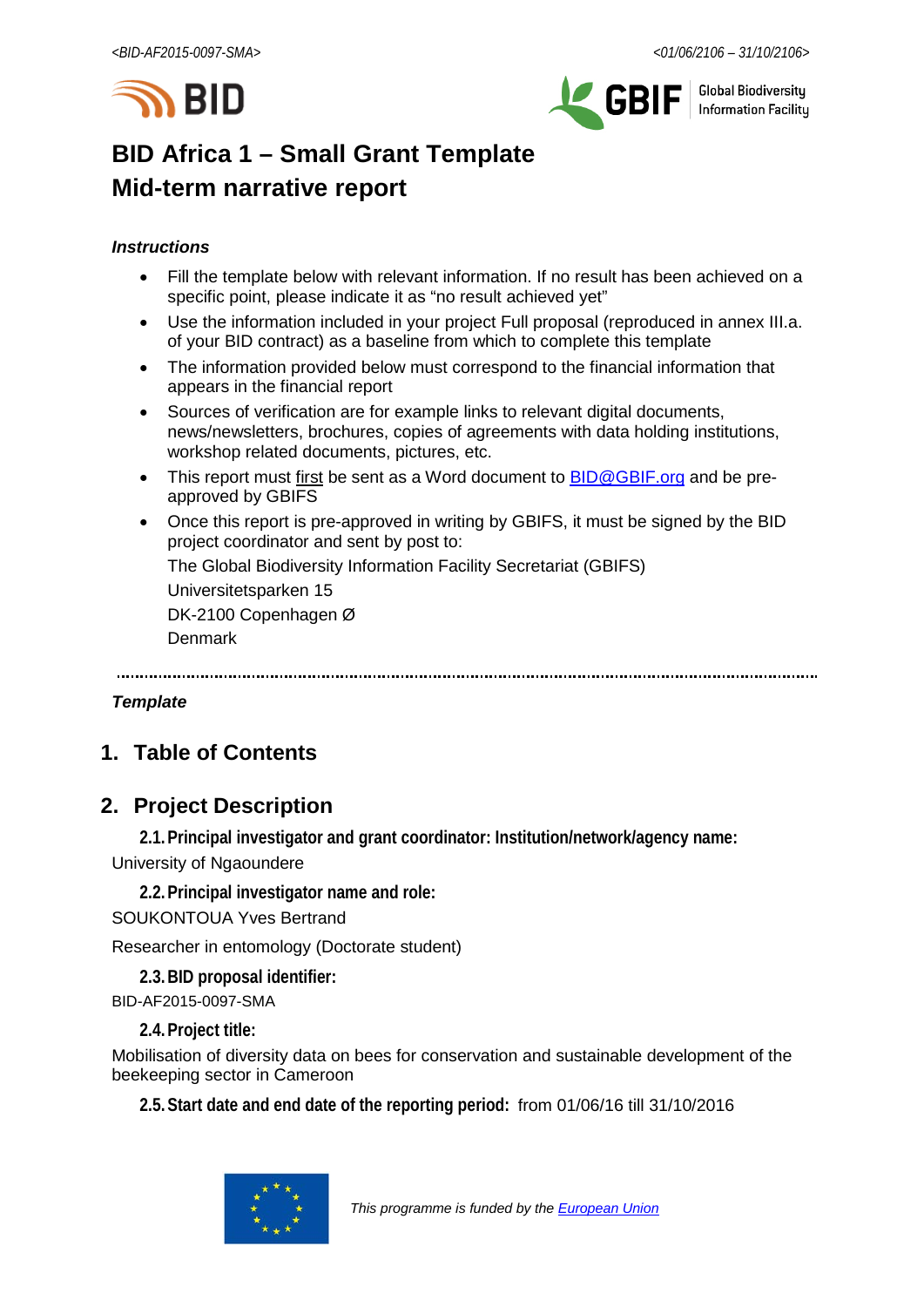



**2.6.Country(ies) in which the activities take place:**

Cameroun, Belgium

# **3. Overview of results**

#### **3.1.Executive summary**

*Give a short summary of the activities implemented and the outcomes of the project for the reporting period (no more than ½ page).*

During this first phase of the Project on mobilization of reliable diversity data on Cameroonian's bee species, we have conducted initial activities both in Cameroon and Belgium. Early in June, we made local trips in Cameroon. We visited some targeted Universities to meet Heads of entomology Department and some insect scientists. We went to the Universities of Maroua. We also mobilized data in our own University, the University of Ngaoundere. During a week, we collected data on bee specimens available on site. Recorded data have been gathered and consolidated at the level of the Applied Apidology Unit of the University of Ngaoundere.

We made a first abroad trip to Belgium to mount insects, identify undetermined specimens and to start digitization process of mobilized data. During a one-month internship, we worked in the Department of Entomology of the Royal Belgian Institute of Natural Sciences in Brussels with Mr Alain Pauly, a specialist of Afrotropical bees. Most of the specimens have been identified at the level of species, and others at the level of genus. We started digitization in Belgium. Shortly after, we stopped digitization so that to take part to the online training session on data management and digitization organized by GBIF. We will continue to digitize at the end of this training who is still going on. This is the main reason why we have re-scheduled the chronogram so that to extend the digitization period and to start early with other Project activities.

We went back to Cameroon to start discussions and consultative meetings with project partners to prepare the other activities of the Project.

Now, all planned activities are in progress.

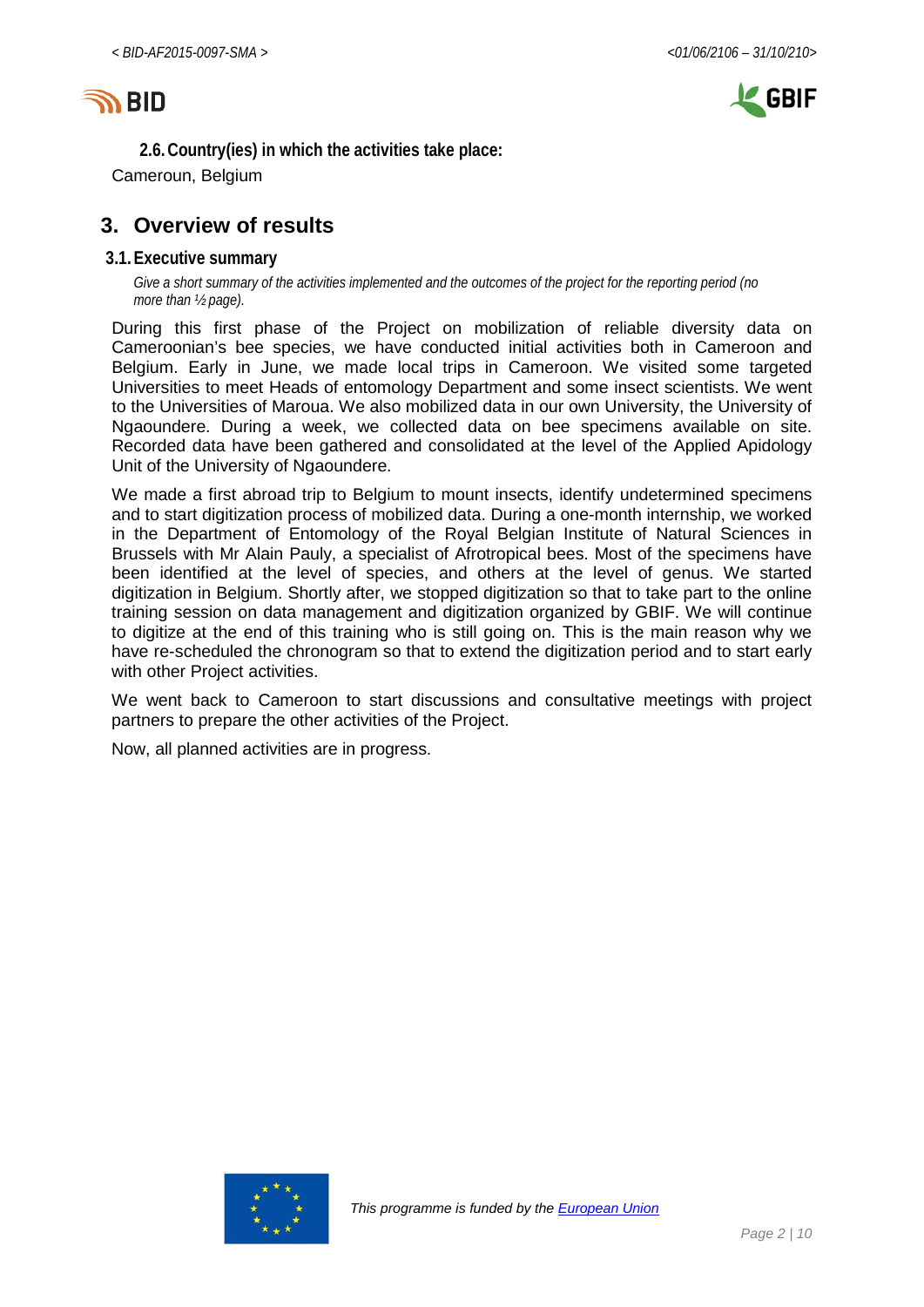

# **3.2.Progress against expected milestones:**

| Expected milestones/activities                                                                                                                           | Completed?<br>Yes/No | <b>Explanatory notes</b>                                                                                                                                                                                                                                                                                                                          | Sources of<br>verification                                                  |
|----------------------------------------------------------------------------------------------------------------------------------------------------------|----------------------|---------------------------------------------------------------------------------------------------------------------------------------------------------------------------------------------------------------------------------------------------------------------------------------------------------------------------------------------------|-----------------------------------------------------------------------------|
| Completed capacity self-assessment<br>questionnaire for data holding<br>institutions<br>(http://www.gbif.org/resource/82785)                             | Yes                  | At the start of the project                                                                                                                                                                                                                                                                                                                       | Document send to<br><b>GBIF</b> secretariat                                 |
| The instituton that will publish your<br>data is registered with GBIF.org<br>For registered data publishers see:<br>http://www.qbif.org/publisher/search | Yes                  | We made a request for registration of<br>the 'Laboratoire de Zoology<br>Appliquée, Université de Ngaoundéré'<br>with GBIF, the request is in progress.<br>We are also expecting our data to be<br>published either by Royal Belgian<br>Institute of Natural Sciences; or the<br>Royal Museum for Central Africa; or<br>by the University of Ghent | Request sent to GBIF<br>Helpdesk                                            |
| The data users identified in the full<br>proposal have documented their<br>intended use of the mobilized data<br>and provided early feedback             | Yes                  | Support letter have been sent to GBIF<br>secretariat with the concept notes.<br>Initial consultative meetings have also<br>been made with REINAC and<br>MINEPIA representatives in<br>Ngaoundere to have an overview of<br>the Project activities and to plan<br>others activities they are involved                                              | Support letter send to<br><b>GBIF</b> secretariat<br>during the first phase |

# **3.3.Datasets published on GBIF.org**

*If the dataset is not yet published, please indicate the name of the institution that is expected to host the data when published in the column "DOI or URL/Planned hosting institution". Add as many rows as needed.*

| Dataset title                       | Publishing<br>institution                                                                                                   | DOI or URL/Planned hosting institution                              | Date/expected<br>date of<br>publication | Explanatory<br>notes                                                                                            |
|-------------------------------------|-----------------------------------------------------------------------------------------------------------------------------|---------------------------------------------------------------------|-----------------------------------------|-----------------------------------------------------------------------------------------------------------------|
| Catalogue of<br>Cameroonian<br>bees | University of<br>Ngaoundere OR<br>Belgian Institute<br>of Natural<br>Sciences OR the<br>Belgian<br>Biodiversity<br>Platform | http://www.gbif.org/country/BE/summary<br>http://www.univ-ndere.cm/ | April 2017                              | Our idea is<br>that the best<br>solution<br>should be<br>the<br>University of<br>Ngaoundere<br>where we<br>work |

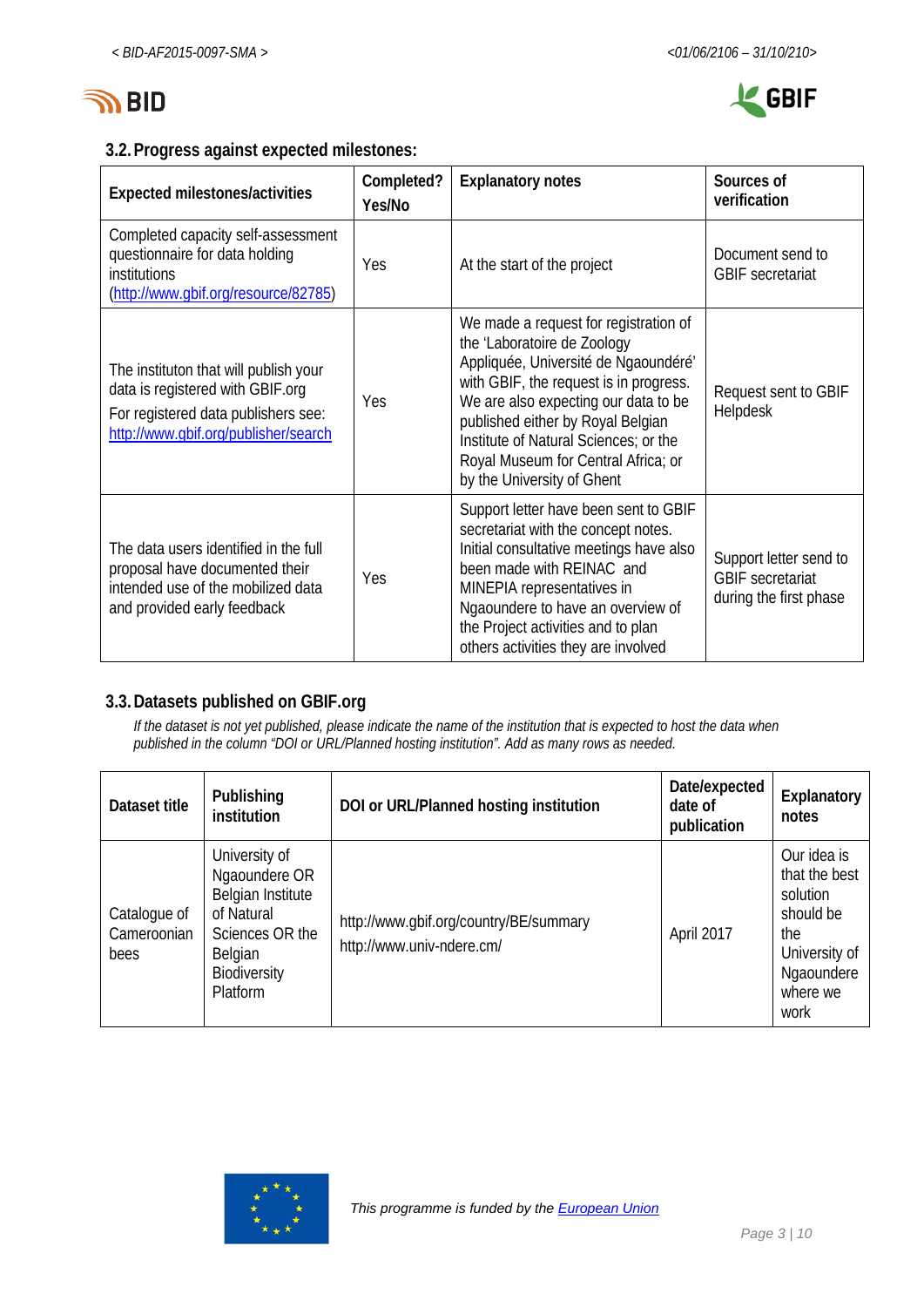



# **3.4.Examples of use of biodiversity data available through GBIF**

*Use the table to document use or planned use of data available through GBIF as part of your project. Please provide the DOI for datasets published on GBIF or data downloaded from GBIF in the "Dataset" column. Briefly describe how the data have been used or are planned to be used in the "Data use" column (ca. 50 words). Provide the date or approximate time frame in months for the use or planned use in the "Date/time frame" column. Please provide links to any documents or webpages documenting the use in the "Sources of verification" column. Add as many rows as needed.*

| <b>Dataset</b>              | Data user                   | Data use                                                                                                                                                                                                                                                                                           | Date/time<br>frame | Sources of<br>verification | <b>Notes</b>                                                                                                                                         |
|-----------------------------|-----------------------------|----------------------------------------------------------------------------------------------------------------------------------------------------------------------------------------------------------------------------------------------------------------------------------------------------|--------------------|----------------------------|------------------------------------------------------------------------------------------------------------------------------------------------------|
| no dataset<br>published yet | University of<br>Ngaoundere | We have discussed together<br>at the University the facility<br>offered by GBIF to<br>researchers studying<br>biodiversity to prepare their<br>research, compare it and<br>relate it to previous work.<br>This will be even more<br>accentuated during the<br>Workshop planned in<br>November 2016 |                    |                            | Public<br>authorities<br>will be really<br>involved<br>when we will<br>discuss the<br>organization<br>of the study<br>that will start<br>in November |

#### **3.5.Events organized as part of the project**

*List all the events that have been organized as part of your project. Please provide links to any documents or webpages documenting the use in the "Sources of verification" column. Add as many rows as needed.*

#### No result achieved yet

| <b>Full title</b>                                                                      | Organizing<br>institution                                            | <b>Dates</b>                             | Number of<br>participants | Sources of verification         |
|----------------------------------------------------------------------------------------|----------------------------------------------------------------------|------------------------------------------|---------------------------|---------------------------------|
| Capacity<br>Enhancement<br>Workshop on<br>Field data<br>collection and<br>Digitization | University of<br>Ngaoundere<br>(Laboratory of<br>Applied<br>Zoology) | $19^{th} - 20^{th}$<br>November,<br>2016 | 20                        | http://www.gbif.org/event/82942 |

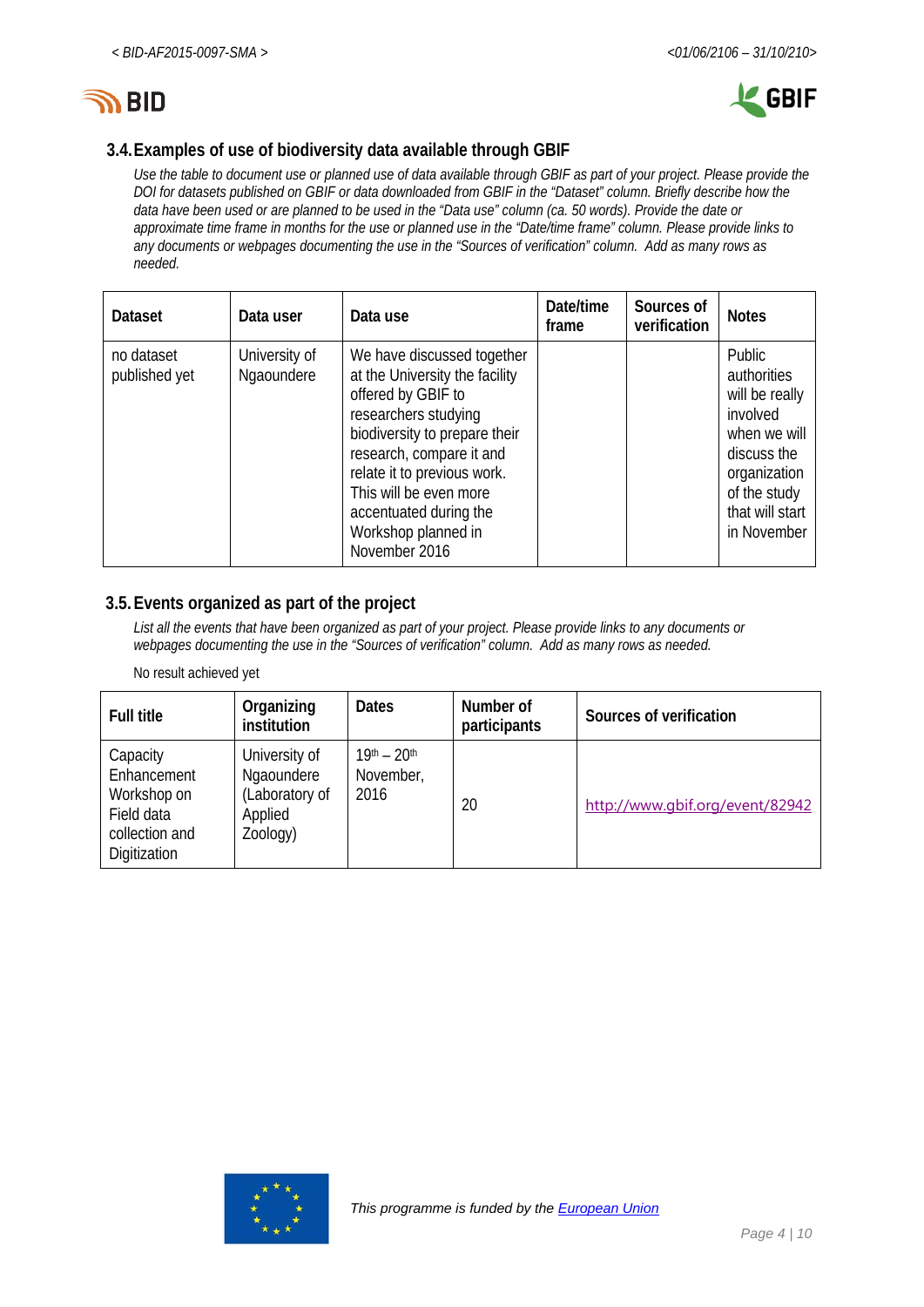

# **4. Implementation of BID project activities**

*Refer to section 2.2 "Deliverables, activities and reporting criteria" in your BID full proposal. Provide updates on each of the activities using the reporting criteria and other sources of verification as appropriate. Sources of verification are for example links to relevant digital document, news, newsletter, brochures, copies of agreements with data holding institutions, workshop related documents, pictures, etc.*

# **4.1.Goal 1: Increase available biodiversity data, within and beyond the grant period**

*Activity 1 name:* Publishing and registration of the Cameroonian' Apoidea datasets

# **Description of any implementation during the reporting period**

We have started with the digitization process. During our stay in Belgium, we gathered information regarding relevant publications on Cameroonian's Apoidea available on internet and paper articles. Occurrence data from field observations have already been digitized. However, about new insights acquired during the training organized by GBIF still in progress, new variables need to be created and a deep work before need to be performed later. We asked for Publishing endorsement with GBIF and we are waiting their reply.

#### **Sources of verification**

#### *GBIF helpdesk*

# *Activity 2 name*: **Publishing of a data paper on Cameroonians' Apoidea**

*No result achieved yet*

# **Description of any implementation during the reporting period**

*No result achieved yet*

#### **Sources of verification**

*No result achieved yet*

# *Activity 3 name:* **Establishing of a data mobilization unit**

*No result achieved yet*

# **Description of any implementation during the reporting period**

*No result achieved yet*

#### **Sources of verification**

*No result achieved yet*

# **4.2.Goal 2: Apply biodiversity data in response to conservation priorities**

*Activity 1 name:* Organisation of a workshop on Data collection and digitization

# **Description of any implementation during the reporting period**

We are in the preparation phase regarding the organization of a capacity enhancement workshop on data collection and digitization. The workshop will be held in the campus on the University of Ngaoundere, from 19th to 20th November 2016. 20 participants are expected.

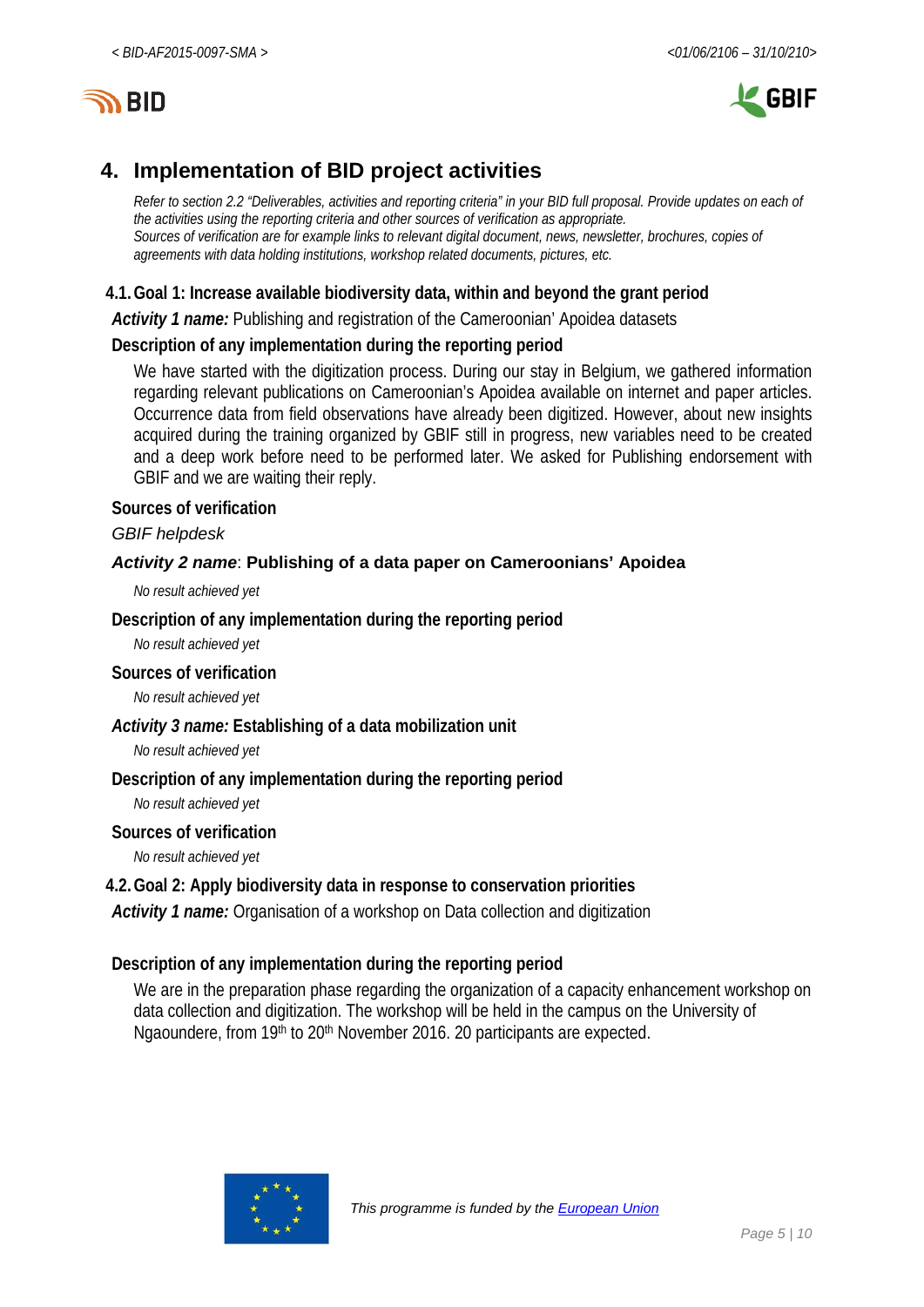



#### **Sources of verification**

<http://www.gbif.org/event/82942>

*Activity 2 name: Studying the Cameroonian's beekeeping sector profile*

# **Description of any implementation during the reporting period**

We have started preparatory discussions with REINAC members and local public authorities regarding early in November. Another meeting is planned later in November and we expect to start the study in December.

# **Sources of verification**

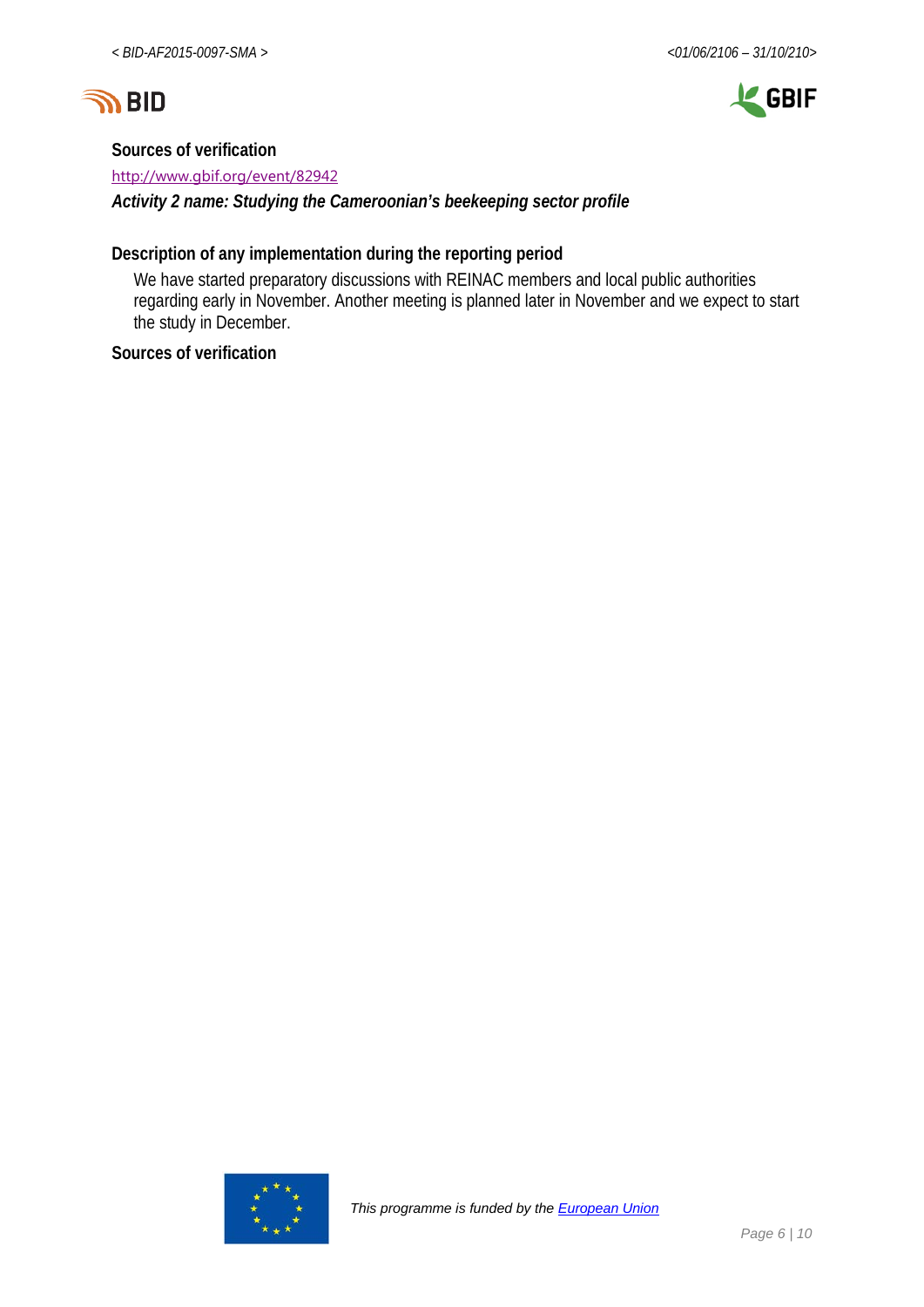



# **5. Updated calendar for the BID project implementation and evaluation period**

*The calendar should be completed in the same way as in the Full Project Proposal, but should include any expected changes. Provide reasons for any expected changes in section 5.1 'Explanatory Notes'.*

| Implementation period (maximum 14 months, starting 1 June 2016 at the earliest) |                               |         |   |         |        |          |                                                |         |        |         |        |                                                                  |
|---------------------------------------------------------------------------------|-------------------------------|---------|---|---------|--------|----------|------------------------------------------------|---------|--------|---------|--------|------------------------------------------------------------------|
| Implementation period start date and end date (01/06/16 - 30/04/17)             |                               |         |   |         |        |          |                                                |         |        |         |        |                                                                  |
| <b>Activity</b>                                                                 |                               |         |   |         |        |          | Jun Jul AugSep Oct Nov Dec Jan Feb Mar Apr Mai |         |        |         |        | <b>Notes</b>                                                     |
| Mid-term evaluation & reporting                                                 |                               |         |   |         |        | X        |                                                |         |        |         |        |                                                                  |
| IT: literature review, data digitizing, saving and publishing                   | X                             | X       | X | X       | X      | X        | $\times$                                       | X       | $\chi$ |         |        |                                                                  |
| Data mobilization and checking, literature review                               | X                             | X       | X | $\sf X$ | $\chi$ | $\times$ | $\chi$                                         |         |        |         |        | This activity will be carried out in Cameroon                    |
| Data mobilization, validation and consolidation, data digitizing                | X.                            | X       |   |         |        |          | X                                              | X       | X      | $\chi$  |        | This activity will be carried out in Cameroon and Belgium        |
| Data publishing                                                                 |                               |         |   |         |        |          |                                                |         | X      | X       | X      | This activity will be carried out in Belgium                     |
| Workshop on data recording and analysis                                         |                               |         |   |         | Χ      | Χ        |                                                |         |        |         |        | The workshop will be organized in the University campus          |
| National survey on beekeeping sector profiling                                  |                               |         |   |         |        | X        | X                                              | X       | $\chi$ |         |        |                                                                  |
| National conference on bee diversity, conservation and development              |                               |         |   |         |        | Χ        |                                                | $X$ $X$ | X      | $\sf X$ | $\chi$ | The Conference will be hosted by the University of<br>Ngaoundere |
| Establishment of a data mobilization unit                                       |                               |         |   |         |        |          |                                                |         |        | Χ       | Χ      | Hosted in Ngaoundere University                                  |
| Evaluation period (maximum 6 months, ending 31 December 2017 at the latest)     |                               |         |   |         |        |          |                                                |         |        |         |        |                                                                  |
| Evaluation period start date and end date                                       |                               |         |   |         |        |          |                                                |         |        |         |        |                                                                  |
| $(01/07/17 - 31/10/17)$                                                         |                               |         |   |         |        |          |                                                |         |        |         |        |                                                                  |
| <b>Activity</b>                                                                 | Jul Aug Sep Oct Nov Dec Notes |         |   |         |        |          |                                                |         |        |         |        |                                                                  |
| Final financial and narrative reporting                                         |                               |         | Χ | X       |        |          |                                                |         |        |         |        |                                                                  |
| Reporting to public authorities and organizations                               | Χ                             | $\sf X$ |   |         |        |          |                                                |         |        |         |        |                                                                  |

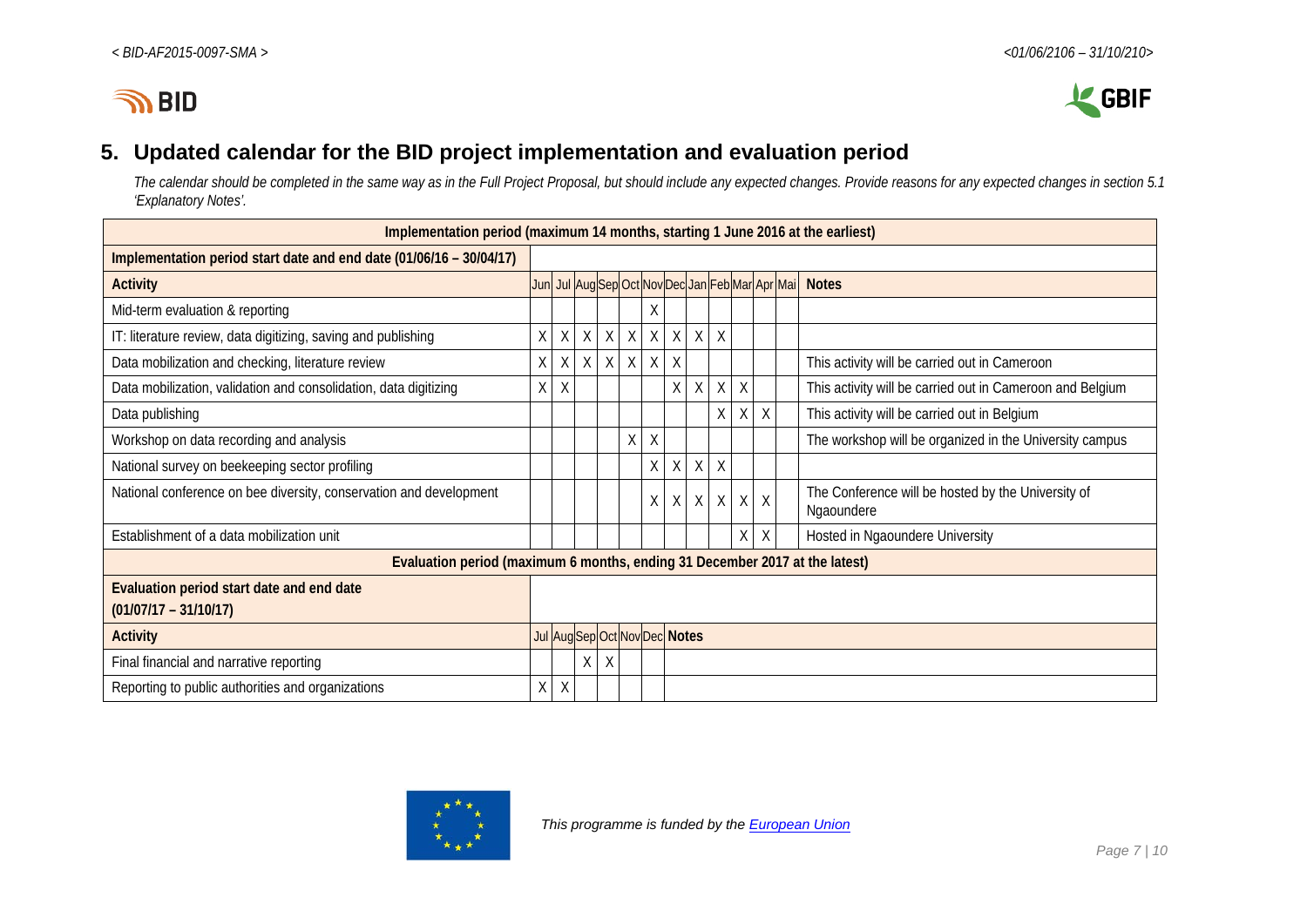



#### **5.1.Explanatory notes:**

Regarding Activity Data mobilization, validation and consolidation, data digitizing; and activity Data publishing: These two activities was supposed to be achieved at the early phase of Project. However, we stopped them to set aside some time so that to participate to the online capacity building training session on data management organized by GBIF. The training is still in progress and is very helpful for the implementation of these activities. For this reason, we shifted these activities to have enough time to absorb and apply what we are going to learn during this training.

With the same idea, we have agreed to anticipate activities related to applying biodiversity data in response to conservation priorities. These activities are: The Workshop, the study of the Cameroonian beekeeping sector profile. As far as the organization of the Conference is concerned, we decided to start earlier with preparatory meeting in November.

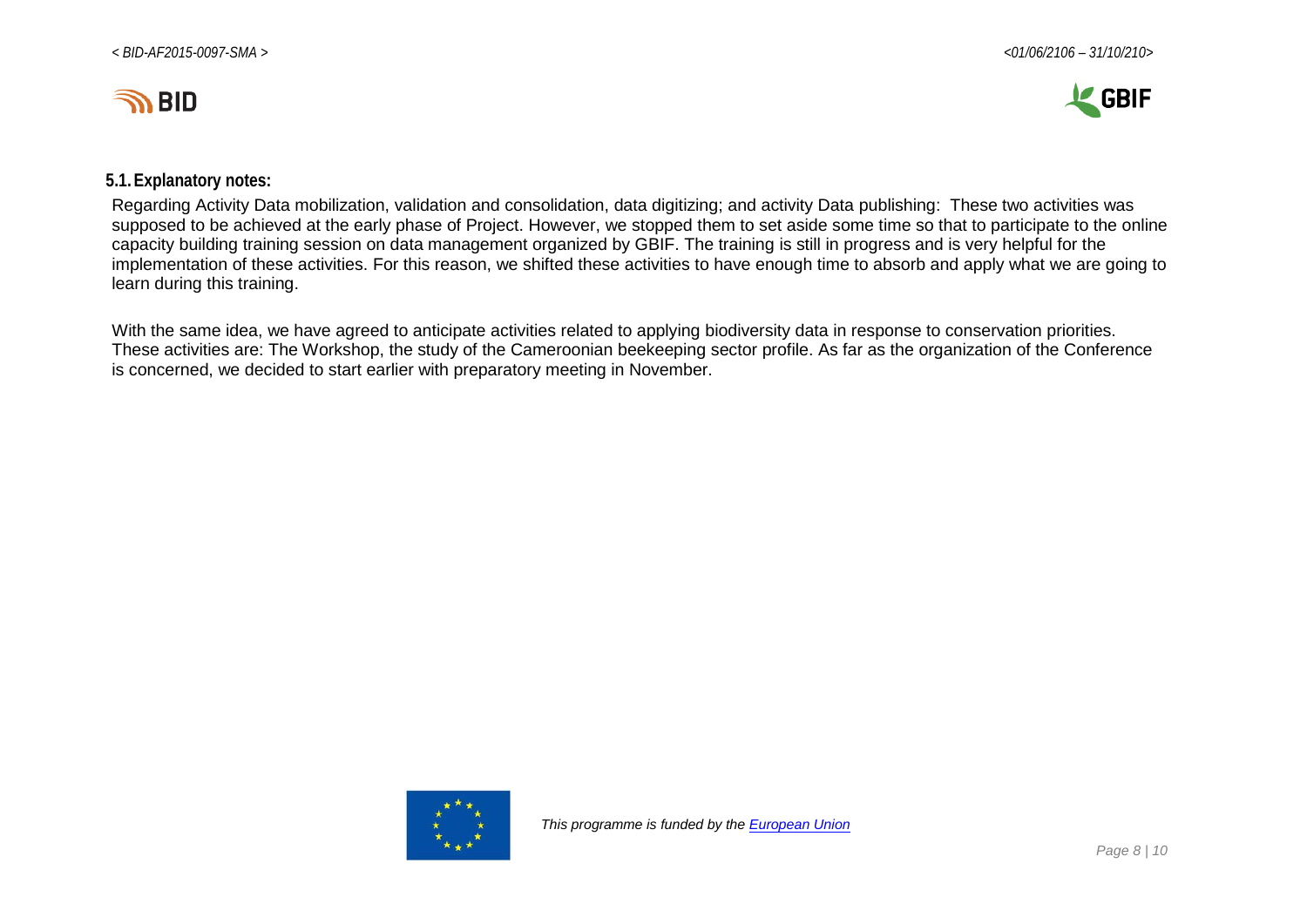



# **6. Beneficiaries/affiliated entities and other cooperation**

#### **6.1.Relationship with project partners**

*Please describe the relationship between your project coordinating team/institution and your project partners, and with any other organisations involved in implementing your BID project.*

Meeting have been organized with Project coordinating team in the University of Ngaoundere. All planned activities have been reviewed and discussed together. We also have discussions with REINAC members. REINAC is one of the key project partner well involved in beekeeping promotion.

We also have an introductive meeting and discussions with local representatives of the MINEPIA, the ministry of Livestock, Fisheries and Animal Industries.

#### **6.2.Links to other projects and actions**

*Where applicable, outline any links and synergies you have developed with other actions, e.g. GBIF nodes, other BID funded projects, etc. If your organization has received previous grants in view of strengthening the same target group, how far has your BID project been able to build upon/complement the previous project(s) ?*

During our stay in Belgium, we had meeting with the Belgian node manager, Mr Andre Heughebaert. We discussed publishing and hosting solutions with the Belgium Biodiversity Platform, as Cameroon is not yet a country participant.

With the same idea, we also had email contacts and discussions with Dr Patricia Mergen and Dr Quentin Groom. We plan to meet them next February.

# **7. Visibility**

*Please refer to th[e BID guidelines](http://bid.gbif.org/en/community/communication-guidelines/)*

#### **7.1.Visibility of the BID project**

*How is the visibility of your BID project being ensured?*

#### **Short summary**

During our meetings in Belgium with potential collaborators, we discussed about the overall project, mainly about aspects where needs are identified and where help is expected. We highlighted the financial contribution of EU and the support of other project collaborators.

In Cameroon, we presented the project to colleagues and students within the University. designed some materials for the workshop scheduled from 19<sup>th</sup>- 20<sup>th</sup> November 2016. These materials are displayed in a way that a lot of people are informed about the project itself but mainly about the upcoming workshop. In all these materials, GBIF logo is clearly visible.

We are preparing a website for the Conference that will be ready early in December that will increased project visibility.

#### **Sources of verification**

Some materials are available on <http://www.gbif.org/event/82942>

#### **7.2.Visibility of the EU contribution**

*How is the visibility of the EU contribution being ensured within your project implementation?*

#### **Short summary**

During our meetings in Belgium and in Cameroon, with project collaborators and potential collaborators, we highlighted EU financial support of EU.